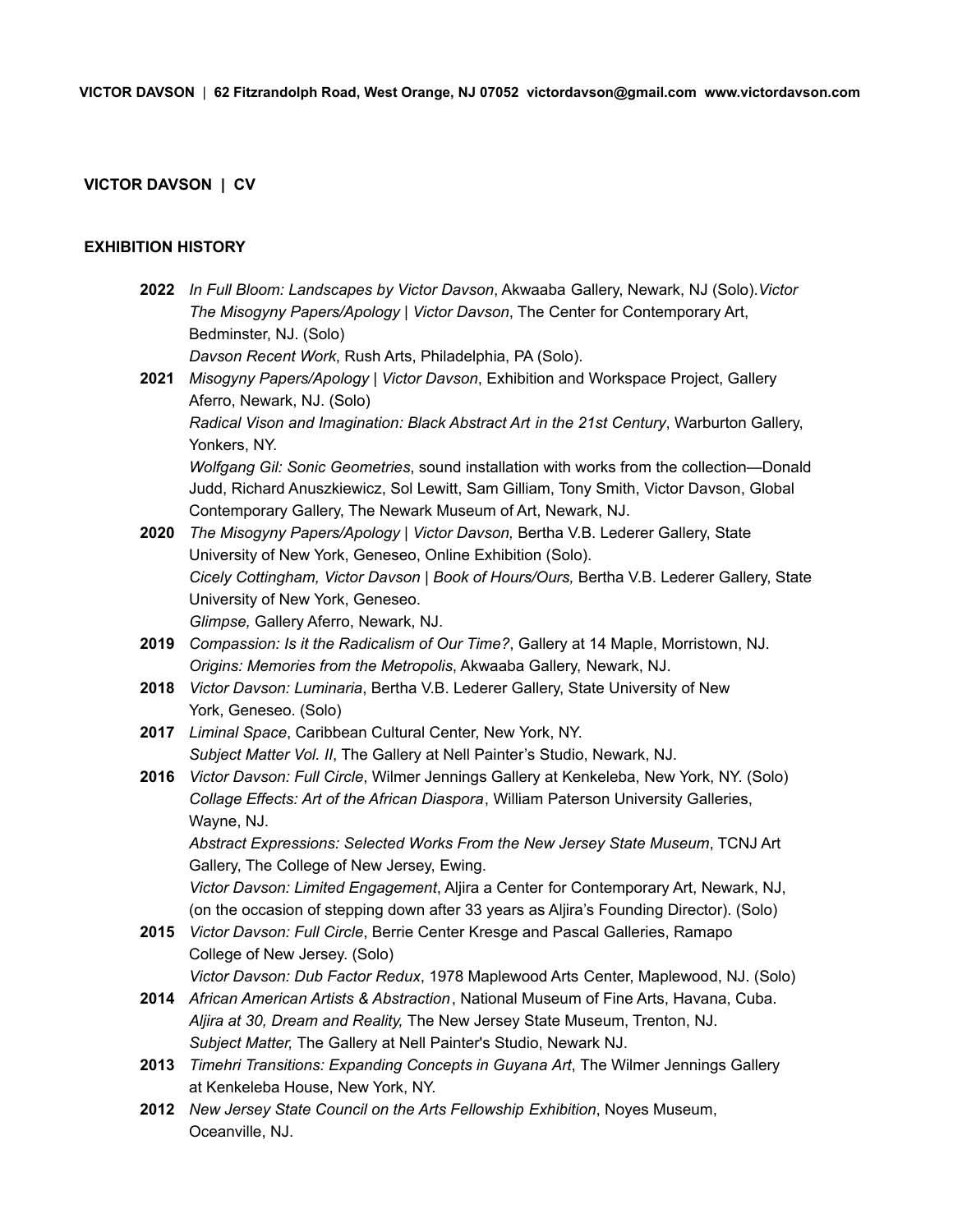**2011** *Contemporary Expressions, Art from the Guyana Diaspora*, Five Myles Gallery, Brooklyn, NY.

*This Twittering World*, Francis Kyle Gallery, London, England.

- **2010** *Drawn to New York*, a drawing invitational, The Bertha V.B. Lederer Gallery, State University of New York, Geneseo.
- **2008** *Hero and Monster*, The Tomasulo Gallery, Cranford, NJ. (Solo)
- **2007** *Rice & Beans/ Black Eye Peas & Collard Greens (and other stuff)*, Canco Lofts, Jersey City, NJ.
- **2006** *Newark Between Us*, Newark Arts Council, Newark, NJ. *Bad Cow Comin' and Limbo/Anansi*, DHR Gallery One, Newark, NJ. (Solo) *Open Doors 2006*, Newark Arts Council, Newark NJ. *100 New Jersey Artists Make Prints: Fifteen Years of the Rutgers Center for Innovative Print and Paper*, traveling to Michaelis School of Art, Long Gallery of Art, Cape Town, South Africa; National Gallery of Art, Maputo, Mozambique; Acadamie Libanaise Des Beaux Arts (ALBA), Balamand University, Beirut, Lebanon.
- **2004** *Bad Cow Comin': Recollections and Transformation*, Rush Arts Gallery, New York, NY. (Solo)

*On their Own Paper: The legacy and Influence of Artists/Educators from New Jersey's Multiple Ethnic and Racial Communities*, Rutgers Center for Innovative Print and Paper, Mason Gross School of the Arts, Rutgers University, New Brunswick, NJ.

*Prism/Tradition and Cultural Diversity*, The Arts Guild of Rahway, NJ. *100 New Jersey Artists Make Prints: Fifteen Years of the Rutgers Center for Innovative Print and Paper*, traveling to Morris Museum, Morristown, NJ; Johnson & Johnson, New Brunswick NJ; Krasdale Corporation Galleries, White Plains, NY; Bradbury Galleries, Arkansas State University, Jonesville AK; Lamar Dodd School Art Galleries, University of Georgia, Athens, Georgia; and Hunterdon Art Museum, Hunterdon NJ.

- **2003** *Bad Cow Comin': Recollections*, Tompkins College Center Gallery at Cedar Crest College, Allentown, PA. (Solo)
- **2002** *100 New Jersey Artists Make Prints: Fifteen Years of the Rutgers Center for Innovative Print and Paper,* New Jersey State Museum, Trenton, NJ, traveling to Noyes Museum, Oceanville, NJ.

*The 5th Annual Postcards from the Edge Benefit*, Visual AIDS, New York, NY. *The Act of Drawing: Medium/Method/Meaning*, Tompkins College Center Gallery at Cedar Crest College, Allentown, PA.

- **2001** *The 4th Annual Postcards from the Edge Benefit*, Visual AIDS, New York, NY.
- **2000** *The Act of Drawing: Medium/Method/Meaning*, Rush Arts Gallery, New York, NY.
- **1999** *Present Continuous*, Nathan Cummings Foundation, New York, NY. *New Jersey Arts Annual,* New Jersey State Museum Trenton, NJ (by Invitation).
- **1998** *La Línea: Dibujos Contemporáneos*, Museo de Art Moderno de la Republica Dominicana, Santo Domingo.
- **1997** Group Exhibition, Rockland Community College, Suffern, NY.
- **1996** *An Intimate Repast*, a collaborative installation with artist Cicely Cottingham, Hunterdon Art Center, Clinton, NJ.

*Portrait*s, Castellani House, Georgetown, Guyana.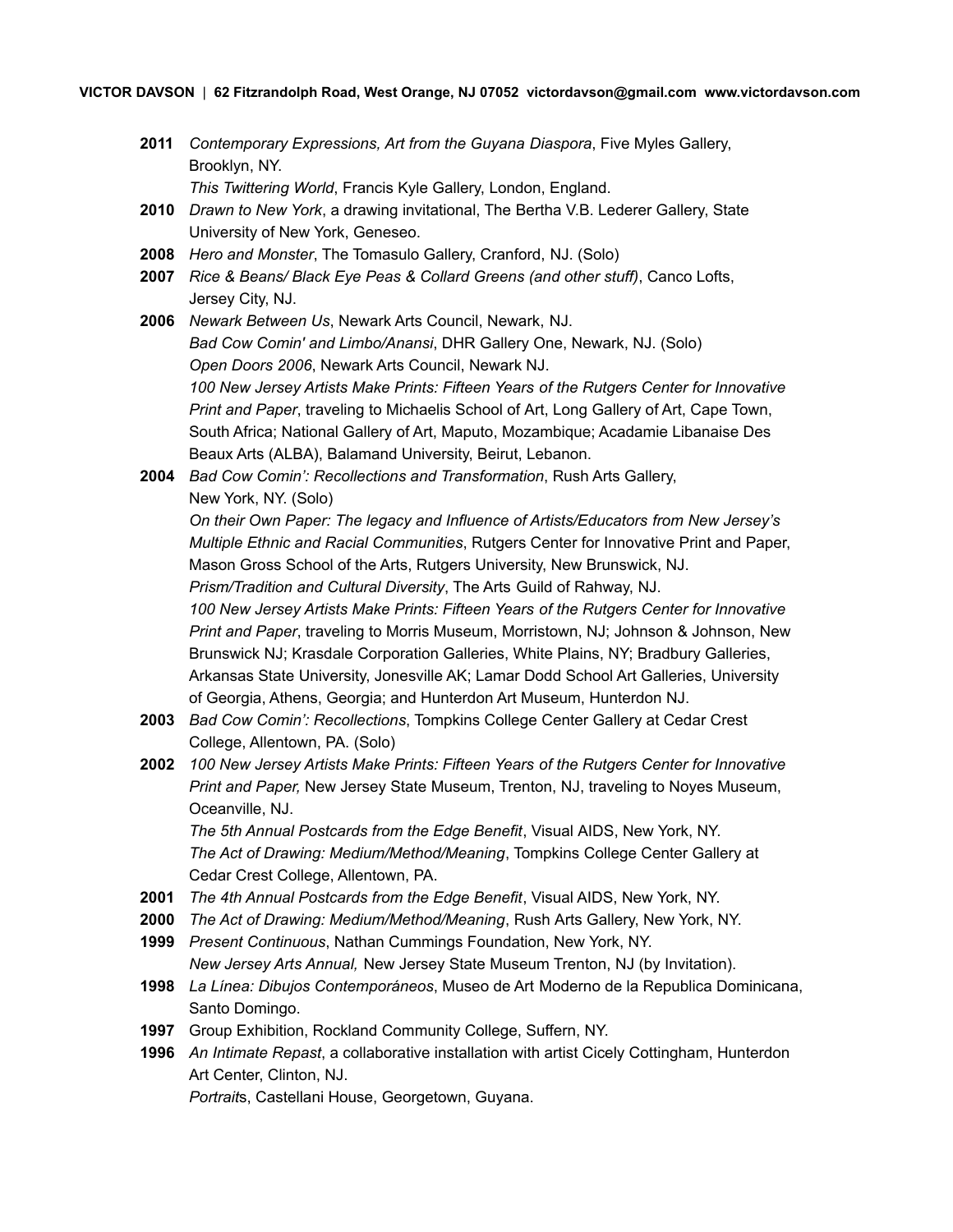*Artists from the Permanent Collection*, The Montclair Art Museum, Montclair, NJ. *African American Artists from the Permanent Collection*, The New Jersey State Museum, Trenton, NJ.

- **1994** *The Chain Link Series*, Jersey City Museum, Jersey City, NJ. (Solo) *Rutgers Center for Innovative Printmaking Fellowship Exhibition*, Rutgers University, New Brunswick, NJ.
- **1993** *Diverse Representations II*, Morris Museum, Morristown, NJ.
- **1992** *The Expanding Circle*, Bristol-Myers Squibb Gallery, Princeton, NJ. *Urban Diversion*, City Without Walls, Newark, NJ. *African-American Artists from the Collection of the Newark Museum*, The Newark Museum, Newark, NJ. *Drawing From Beginning To End*, William Paterson College, Ben Shahn Galleries, Wayne, NJ.
- **1991** *African-American Artists from the Permanent Collection*, The Newark Museum, Newark, NJ.
- **1989** *Rumination*s, Artworks, Trenton, NJ.
- **1988** *Abstract Attitudes: Contemporary Guyanese Artists in America*, 843 Studio Gallery, Brooklyn, NY.
	- *Jonction Internaciona*l, Nice, France.

*New Jersey State Council on the Arts Fellowship Exhibitio*n, Monmouth Museum, Lincroft, NJ.

*Traces of History: Art of Afro-America*, (Mel Edwards, Bill Traylor, Victor Davson, Norman Lewis), Robeson Center Gallery, Newark, NJ.

- **1987** *Soweto Elegy & Other Works by Victor Davson*, Vodra Art Gallery, Jersey City State College, Jersey City, NJ. (Solo) *Revelation*s, Hallwalls, Buffalo, NY.
- **1986** *New Approaches to Drawing*, Newark Museum, Newark, NJ.
- **1985** *Twentieth-Century Afro-American Artists: Selections from the Collection of the Newark Museum*, Newark Museum, Newark, NJ. *New Jersey State Council on the Arts Fellowship Exhibition*, Hunterdon Art Center, Clinton, NJ.
- **1984** *6th International Drawing Biennale*, Middlesbrough Art Gallery, Cleveland, England. *Victor Davson: Works*, Edward William Gallery, Fairleigh Dickinson University, Hackensack, NJ. (Solo)
- **1983** *National Drawing '83*, Trenton State College. Trenton, NJ.

### **FELLOWSHIPS AND AWARDS**

- **2021** City of Newark Creative Catalyst Fund Grant
- **2016** Ryan Award for Leadership in Newark, NJPAC Women's Association
- **2015** Honoree, Rush Philanthropic Arts Foundation
- **2013** Honoree, Newark Arts Council
- **2011** NJ State Council on the Arts Fellowship Award
- **1997** J. Paul Getty Trust Scholarship
- **1995** The Wheeler Foundation Grant
- **1994** Pollock/Krasner Foundation Grant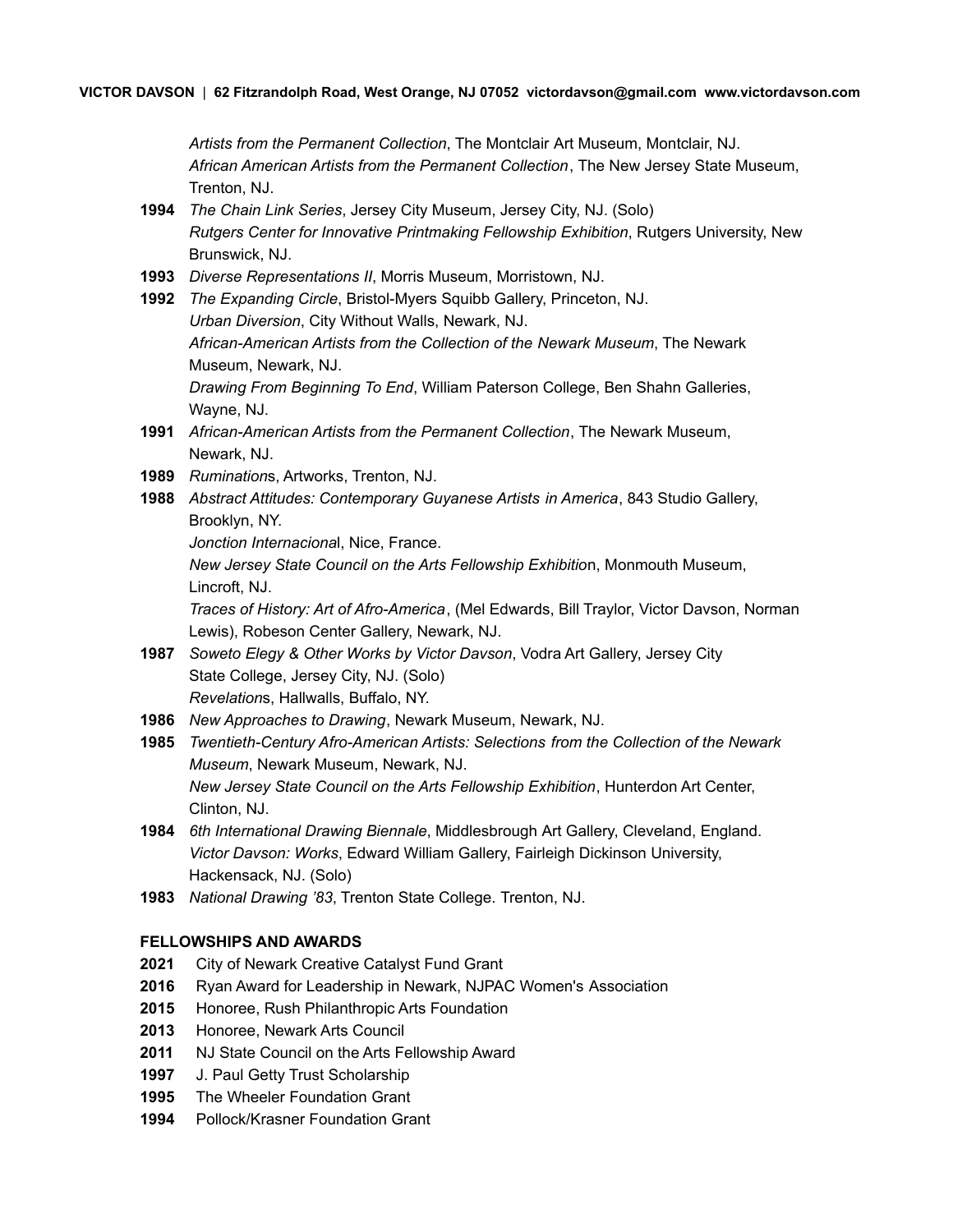- **1993** Rutgers Center for Innovative Print and Paper Fellowship
- **1989** Prudential Leadership in Culture and the Arts
- **1988** Nouveau Noir (in conjunction with Jonction Internacional exhibit, Nice, France)
- **1986** New Jersey State Council on the Arts Visual Arts Fellowship
- **1983** New Jersey State Council on the Arts Visual Arts Fellowship
- **1973** Artist in Residence, The Studio Museum in Harlem
- **1971** The Burnham Art Medal—National Painting of the Year Award, Georgetown, Guyana

#### **ART IN PERMANENT COLLECTIONS**

National Museum of Fine Arts, Havana, Cuba Guyana National Collection of Fine Arts, Georgetown, Guyana Jersey City Museum, Jersey City, NJ Morris Museum, Morristown, N.J. Gift of Edmund W. Pease, 1999 New Jersey State Council on the Arts, Trenton, NJ Newark Museum, Newark, N.J. Purchase, Felix Fuld Bequest Fund, 1984 Newark Public Library, Newark, NJ Noyes Museum, Oceanville, NJ Prudential Insurance Co., Newark, NJ Rutgers University Jane Voorhees Zimmerli Art Museum, New Brunswick, NJ State University of New York, Geneseo St. Paul Reinsurance Company, New York, NY The Montclair Art Museum, Montclair, N.J. Gift of Elsbeth Dusenberry, 1996 The Newark Museum, Newark, N.J. Purchase, Felix Fuld Bequest Fund, 1984 The New Jersey State Museum, Trenton, NJ

#### **SELECTED BIBLIOGRAPHY**

The New York Times, *Utopian Vision Born of a Harsh Truth,* Hilarie M. Sheets (April 11, 2014) The Wall Street Journal, *Magic and Mystery from the Art of Guyana,* Neanda Salvaterra (February 7, 2013) Huff Post Arts & Culture*, New York City Exhibit Features Artists of Guyanese Heritage*, Marcia G. Yerman (February 11, 2013) NJ.COM, *As Diverse as the City Itself*, Dan Bischoff (Thursday, October 4, 2007) The Newark Star Ledger, *Studio Tour United Locals and Stars*, Dan Bischoff (Friday, October 20, 2006) The Newark Star Ledger, The Ticket, Dan Bischoff (Friday, March 7, 1997) Sunday Stabroek, Guyana, *Selection of Portraits at the Castellani* (January 28, 1996) The Newark Star Ledger, Eileen Watkins (Sunday, March 24, 1996) The New York Times, Vivien Raynor (NJ, Sunday, March 17, 1996) The Record (Bergen), Leslie Seifert (November 4, 1994) The New York Times, Vivien Raynor (NJ, September 18, 1994) The New York Times, Vivien Raynor (NJ, June 27, 1993) The Newark Star Ledger, Eileen Watkins (November 1, 1992) The New York Times (NJ, February 14, 1988) The Newark Star Ledger, Eileen Watkins (February 7, 1992) The Newark Star Ledger, Eileen Watkins (February 2, 1992) The New York Times (NJ, February 14, 1988)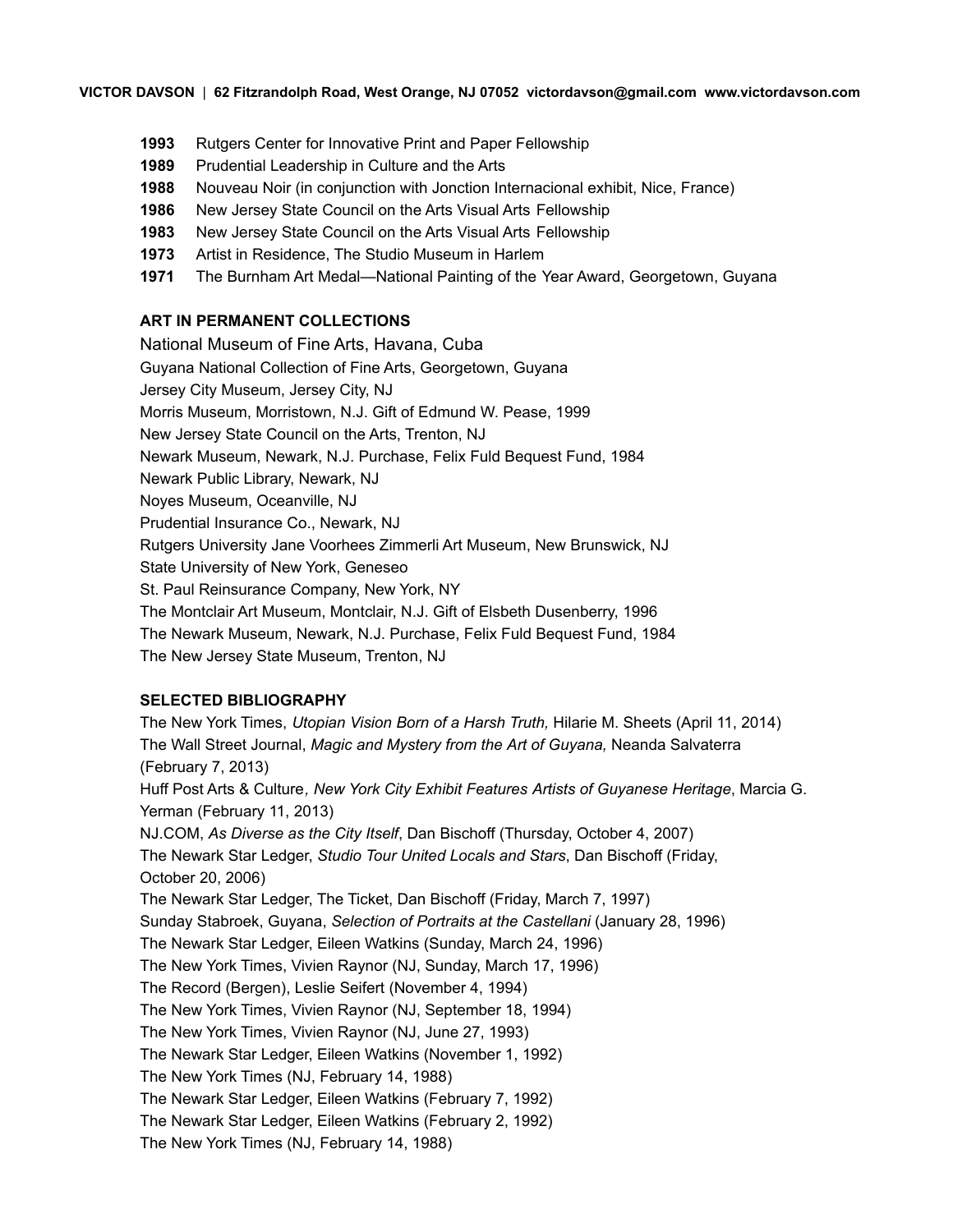New Jersey Network, Interview (April, 1988) The New York Times, David L. Shirley (August 11, 1985) The New York Times, Vivien Raynor (NJ, August 2, 1985)

### **SELECTED CATALOGS**

*Cicely Cottingham | Victor Davson: Book of Hours/Ours,* Published by Milne Library, State University of New York, Geneseo (2021) *Seeing America: The Art of Abstraction*, published on the occasion of the reinstallation of the modern and contemporary American art galleries at the Newark Museum (March 2019). *Victor Davson: Full Circle*, Ramapo College of New Jersey, Mahwah, NJ (2016) *African American Art and Abstraction,* National Museum of Fine Arts, Havana, Cuba (2014) *This Twittering World: Contemporary Painters Celebrate T.S. Eliot's Four Quartets*, Francis Kyle Gallery, London, England (2011) Victor Davson, *Drawings from Bad Cow Comin' and Limbo Anansi*, DHR Gallery One, Newark, NJ (2006) *Transcultural New Jersey: Diverse Artists Shaping Culture and Communities Vol. II*, Rutgers, The State University of NJ, New Brunswick, NJ (2005) *Transcultural New Jersey: Diverse Artists Shaping Culture and Communities Vol. I*, Rutgers, The State University of NJ, New Brunswick, NJ (2004) Sprectrum Traditions & Multiculturalism, The Arts Guild of Rahway, Rahway, NJ (2004) *100 New Jersey Artists Make Prints: Fifteen Years of the Rutgers Center for Innovative Print and Paper,* (2002) *The Act of Drawing: Medium/Method/Meaning*, Cedar Crest College, Tompkins College Center Gallery (2002) *New Jersey Arts Annual: Fine Arts,* New Jersey State Museum, Trenton, NJ (1999) *Art by African Americans in the Collection of The New Jersey State Museum*, New Jersey State Museum, Trenton, NJ (1998) *The Chain Link Series*, Victor Davson, Jersey City Museum, Jersey City, NJ (1994) *Diverse Representations II*, The Morris Museum, Morristown, NJ (1993) *The Expanding Circle*, Bristol-Myers Squibb, Princeton, NJ (1992) *Ruminations*, Artworks, Trenton, NJ (1989) *Jonction Internacional*, Nice, France (1988) *Revelations*, Hallwalls, Buffalo, NY (1987) *6th Internacional Drawing Biennale*, Cleveland, England (1983) **PUBLICATIONS AND ARTICLES** "Brothers: Amiri Baraka, Ben Jones", catalog essay for *Brothers: Amiri Baraka, Ben Jones*

exhibition, Lemmerman Gallery, New Jersey City University, Jersey City, 2002

"Representing Africa", catalog essay for *Black Beauty, Identity and Spirituality: The Art of Don Miller*, Walsh Library Gallery at Seton Hall University, 1998

"Carnival: A Community Drama", Thirteenth Annual Report, New Jersey Public Policy Research Institute, 1995.

"Visual Artist Willie Cole", Newark Arts (April 1989).

"Uhuru: African and American Art Against Apartheid", catalog essay with Victoria Scott, City Without Walls Gallery, (Winter 1988).